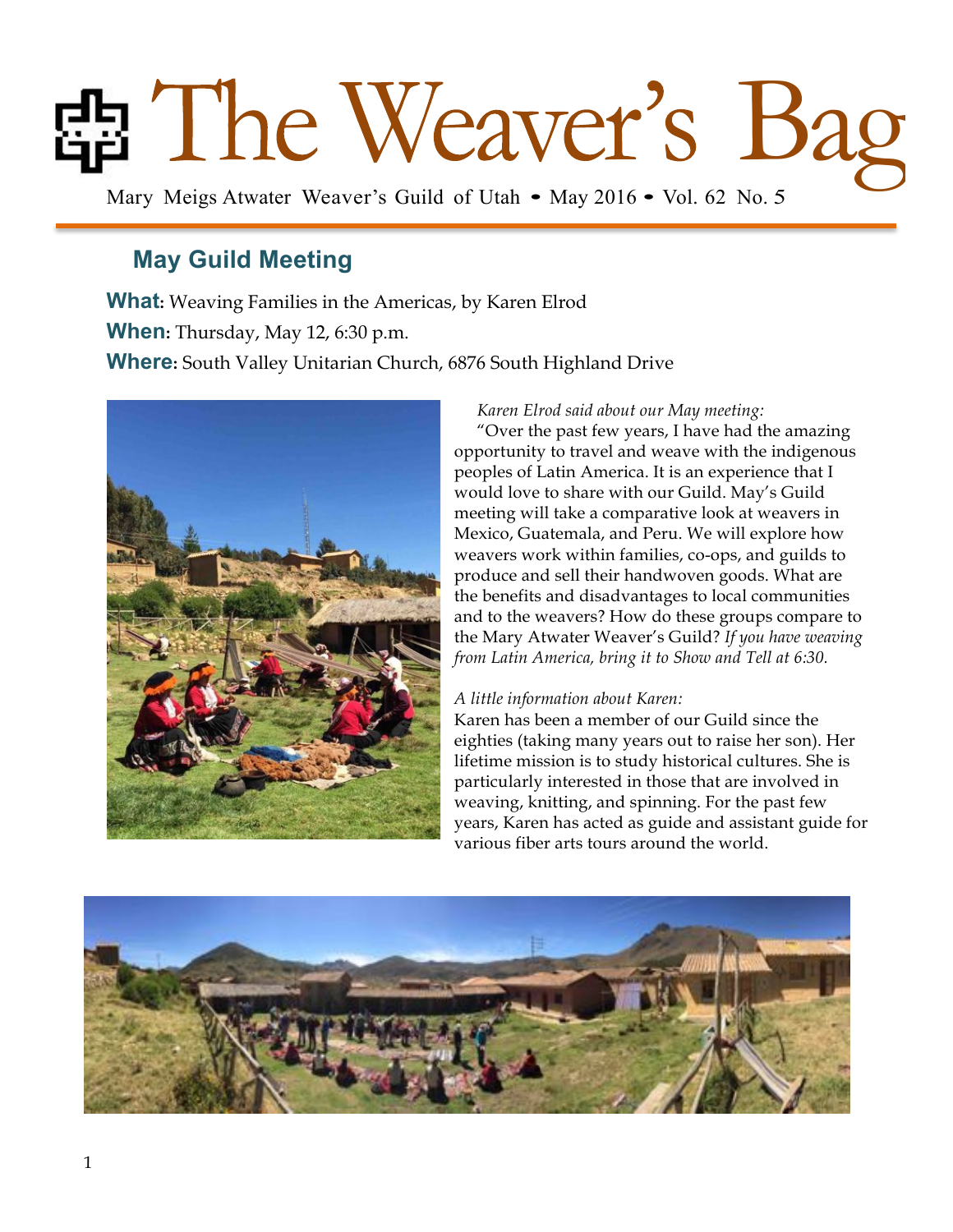# **President's Message**

Dear All:

First and foremost I would like to thank Sonya Campana and her team for organizing another fun Fiber Festival! Sonya spent a lot time and thought during the year before this event reserving meeting space, speakers and caterers in order to make this happen! THANK YOU, Sonya!—I haven't heard the final numbers for the Jazzy Junk Jubilee, but a lot of yarn disappeared during the sale! Thanks to all of you Jazzy Junk workers for keeping the books straight!

I would also like to recognize our treasurer, Jo Stolhand, and Ping Chang. It takes a lot of time to track all of the participant's incoming checks and outgoing expenses. So THANK YOU, Jo!! And thank you, Ping, for organizing our refreshments for the workshop and the Festival morning—plus everyone who brought such yummy contributions! Together we make a great team!

I think we all enjoyed and learned so much from Robyn Spady! Wow, is she ever organized! She got us all through 16 different warps during the workshop, then shared an even more amazing fountain of knowledge and experience with us during the Festival. I know that many of you have taken classes from Robyn in the past, but this was my first opportunity. What a treat!



I am so sorry that I will miss the May program. Karen Elrod is going to share some of her observations and learnings from meeting weavers around the world during her personal travels and travels as trip leader for Loom Dancer. Having had the privilege of participating in a Loom Dancer weaving trip to Oaxaca with Karen last October, I know that she will have many wonderful experiences to share with you all!

#### *See you all in June! Cheers and Happy Weaving!*  $\ddot{\varphi}$ *Mimi Rodes*

P.S. As most of you know, the Anita Mayer workshop will be held this coming November 3-5, 2016. We will be opening up registration for the workshop at the May meeting. I will be sending out a description of the workshop and registration forms via e-mail prior to the May meeting and have asked Deanna to introduce the workshop at the meeting. The workshop is limited to 20 participants, so I wanted to give you all a "heads up" in advance.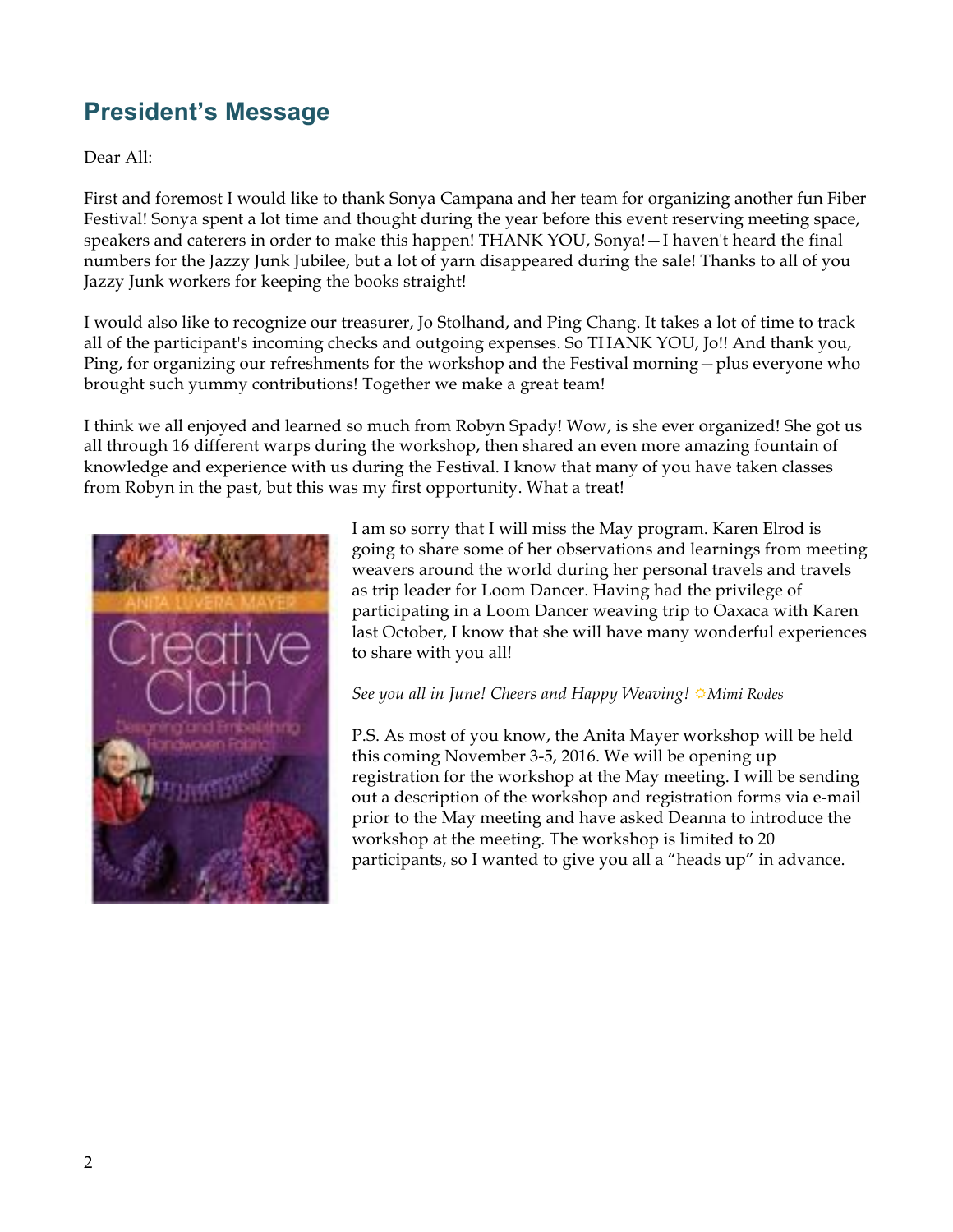# **2015–2016 Weaving Exchange: Christmas Ornaments**



*If you haven't already begun your Christmas ornament, now is the time!*  The June Guild meeting will be when we exchange our Christmas ornaments. We hope that many of you will participate in the Guild's weaving exchange, which focuses on Christmas ornaments. We will have Christmas in June! If you make five ornaments, you can exchange for five. If you make three ornaments, then you will get three back. The goal is to see how creative you can be and how much fun we can have.

Please start thinking now about any type of fun fiber-y Christmas ornament you can make. It can be made with weaving, knitting, basketry, etc. We look forward to seeing all the inspiring ornaments that you create. They will inspire all of us for the Christmas season of 2016.  $\Im$  *Jeanette Tregeagle* 

## **A DVD Recently Added to Our Library**



As your librarian, I am not only dusting off the books and looms, I am actively acquiring books and DVDs for our Guild. So, to introduce you to a recent purchase, I am going to repeat the information on the cover of the DVD:

#### *WOVEN SHIBORI: Making Crimp Cloth,* **with Dianne Totten**

"Imagine handwoven garments and accessories that flatter every body shape and size and change color as you move. Imagine cloth where the woven pattern is just a starting point for a subtle interplay of texture, light, and shadow. Imagine great-looking handwoven garments and scarves that can travel with you anywhere and never wrinkle! The secret is woven shibori, cloth that collapses or crimps after weaving. In this video, Dianne Totten

teaches how to create her version of woven shibori, called "crimp cloth," which uses heat-reactive fibers to create flexibility and visual excitement. You'll learn:

- How to weave crimp cloth in weft or warp
- How to design drafts for crimp cloth
- How to process and care for the woven cloth
- How color and crimp interact to create fascinating patterns and effects
- Ideas for using your stash in crimp cloth projects

"Along with Dianne's video workshop, this video gives you a printable booklet with tips and tricks, fiber facts, drafts, record sheets for your own designs, and more."

After watching this DVD, I think it is a very 'do-able' technique for all members of our Guild to try and experiment on. R*Sonya Campana, librarian*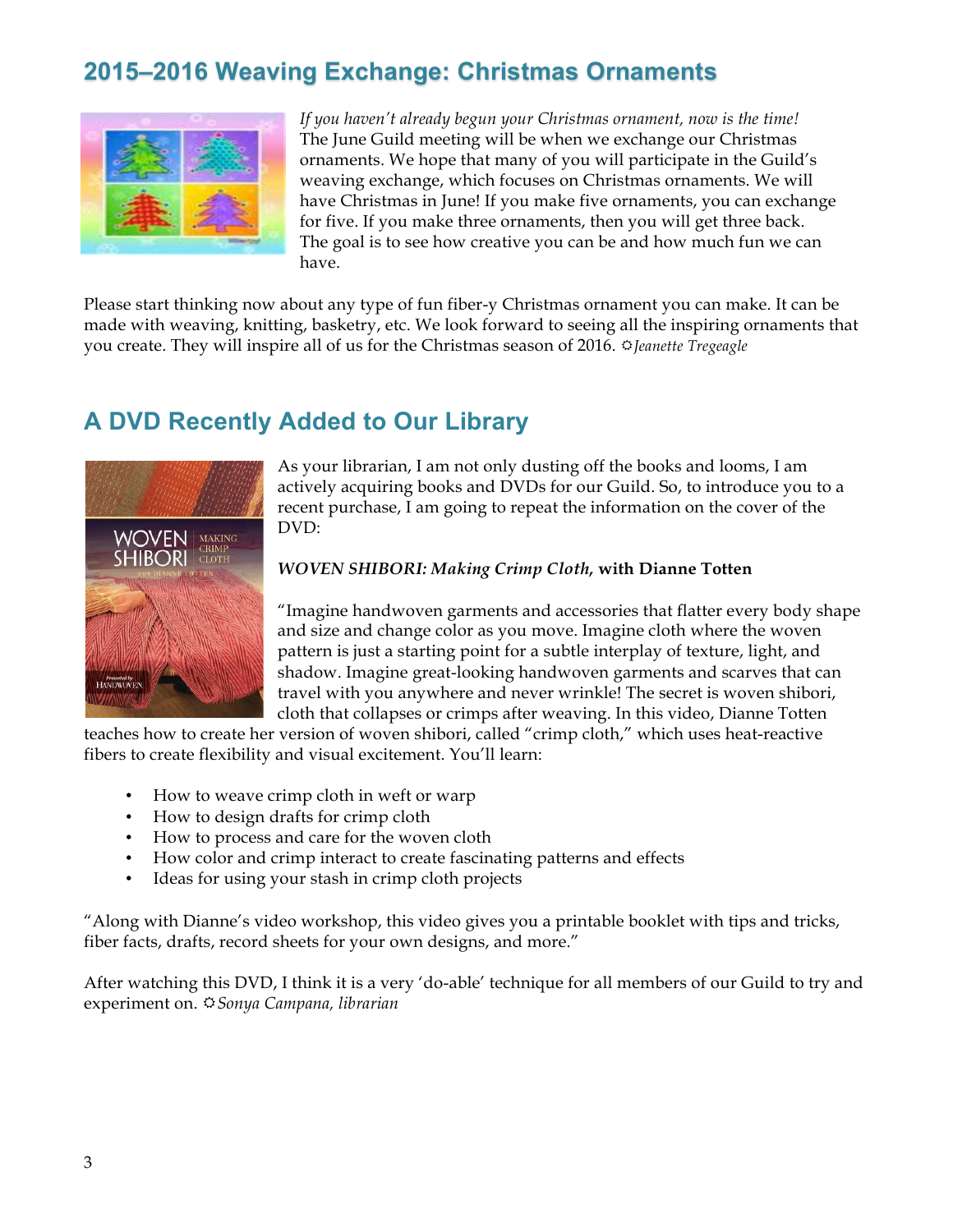## **Fabulous Fiber Festival 2016 Summary**



First off, thank you to all who chipped in and helped to make light work of the whole event. Everyone in our Guild is so supportive, and I appreciate you—one and all.

Robyn Spady had a great time with our Guild both at the Fiber Festival and in the preceding three-day workshop—"Pictures, Piles and Perplexing Curiosities." It was amazing to see the

different and yet similar weave structures that Robyn introduced us to. Velvet ended up being the rock star weave structure—if you could weave it, you were a rock star!! For the velvet weavers, I found some of the exact same brass strips Robyn used at an Ace Hardware store by the metal and wood rods. I think they are pretty commonly stocked. Good news!

After "working" so hard for three days, it was nice to relax and be entertained by Robyn yet again on Friday night. She gave her humorous speech entitled "The Irrevocable Truth About Learning New Things," and she proceeded to take us on her creative and lifetime journey.

Saturday was the busy day: "The Devil Is in the Details: or Weaving TNT," was Robyn's program in the morning. I think there were more than one person in the audience having an "aha moment."

There also was the well attended Jazzy Junk Jubilee during the day for all our stash reallocation needs. The Guild made a nice sum of money too. Thank you all for participating and making it a success. Big thanks go out to the intrepid ladies who braved the storm and worked the sale.



The Versatility of Advancing Twills Unleash the potential

**Robyn Spady has launched a new weaving magazine. Go to heddlecraft.com for more information.**

In the afternoon, we all split up into small groups to learn about jewelry making for the fiber artist, kumihimo braiding, and the fine art of spinning beautiful silk. All of our brains grew ten times larger with all that concentrated learning. I had to lay down for a couple of days afterwards to let it all sink in.

I came away, inspired, to try new things. I hope that is the common take away for the whole group.

Weave on with Wonder! R*Sonya Campana, 2016 Spring Workshop and Fiber Festival Chairwoman*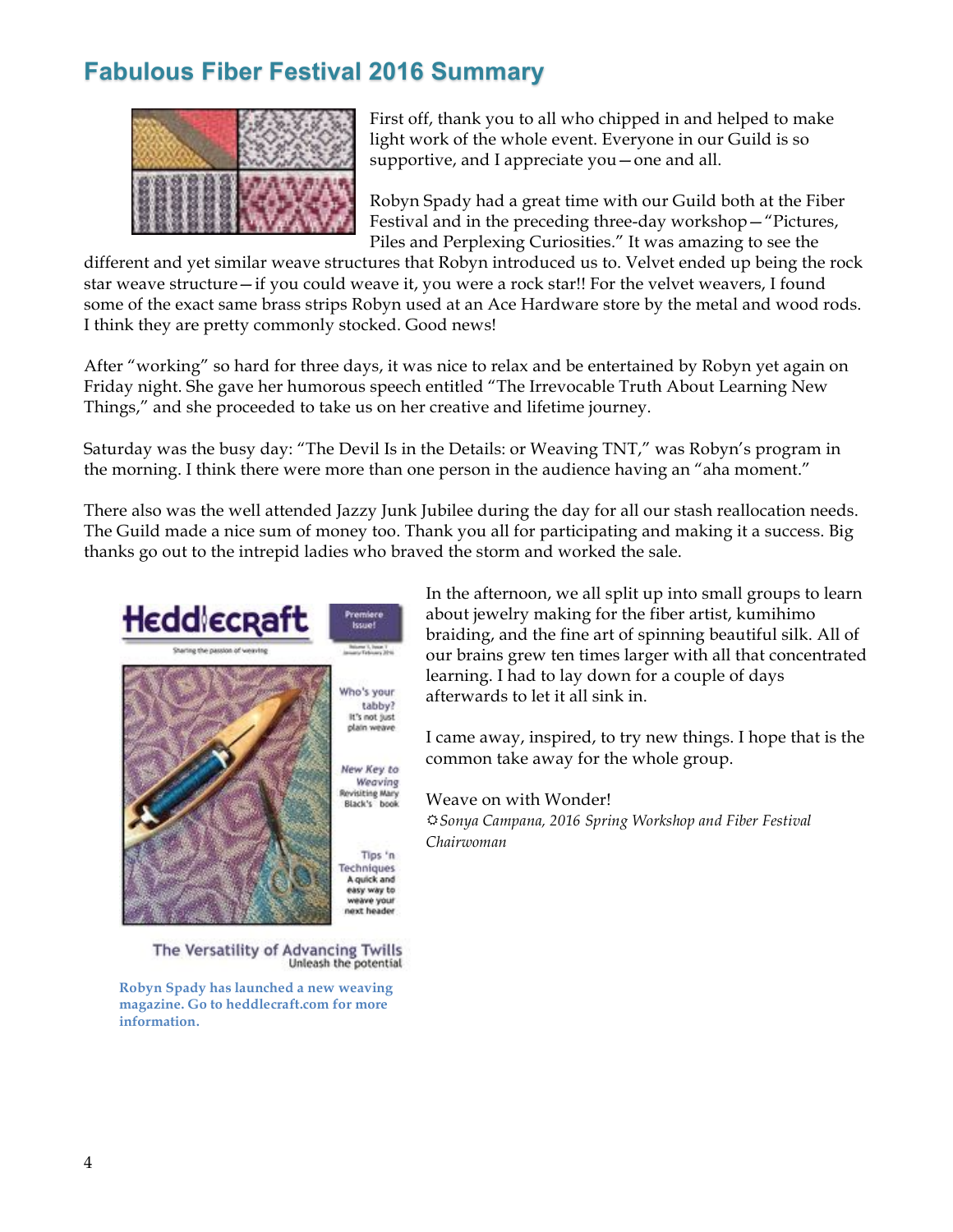# **The Shuttle-Craft Bulletins Study Group**



The Shuttle-Craft Bulletins study group meets to discuss Mary Atwater's work as described in the Shuttle-Craft Bulletins. We meet every other month at one of the study group member's homes, discuss the topic, and share samples and experiences. The meetings start with a section from Mary Meigs Atwater's biography.



The next meeting of the Shuttle-Craft Study group is scheduled for May 19, 2016 at Mimi Rodes's home. The topic of discussion will be weaving twills, from the June 1925 and April 1929 issues. If you are interested in joining the discussion, please let Maureen Wilson (maureenmwilson@yahoo.com) know. Details on time and directions to Mimi's home will be provided. R*Maureen Wilson*

The topics, Bulletins, and meeting dates for this year are as follows:

*Topic Bulletins Meeting Date* Baby Blankets March 1925, May 1949 January 2016 Bronson Weave **April and May 1925** March 2016 Twill **IVE 1925**, April 1929 May 2016 Philippine Bag July 1925, September 1936 July 2016 Dress Fabric August 1925, June 1944 September 2016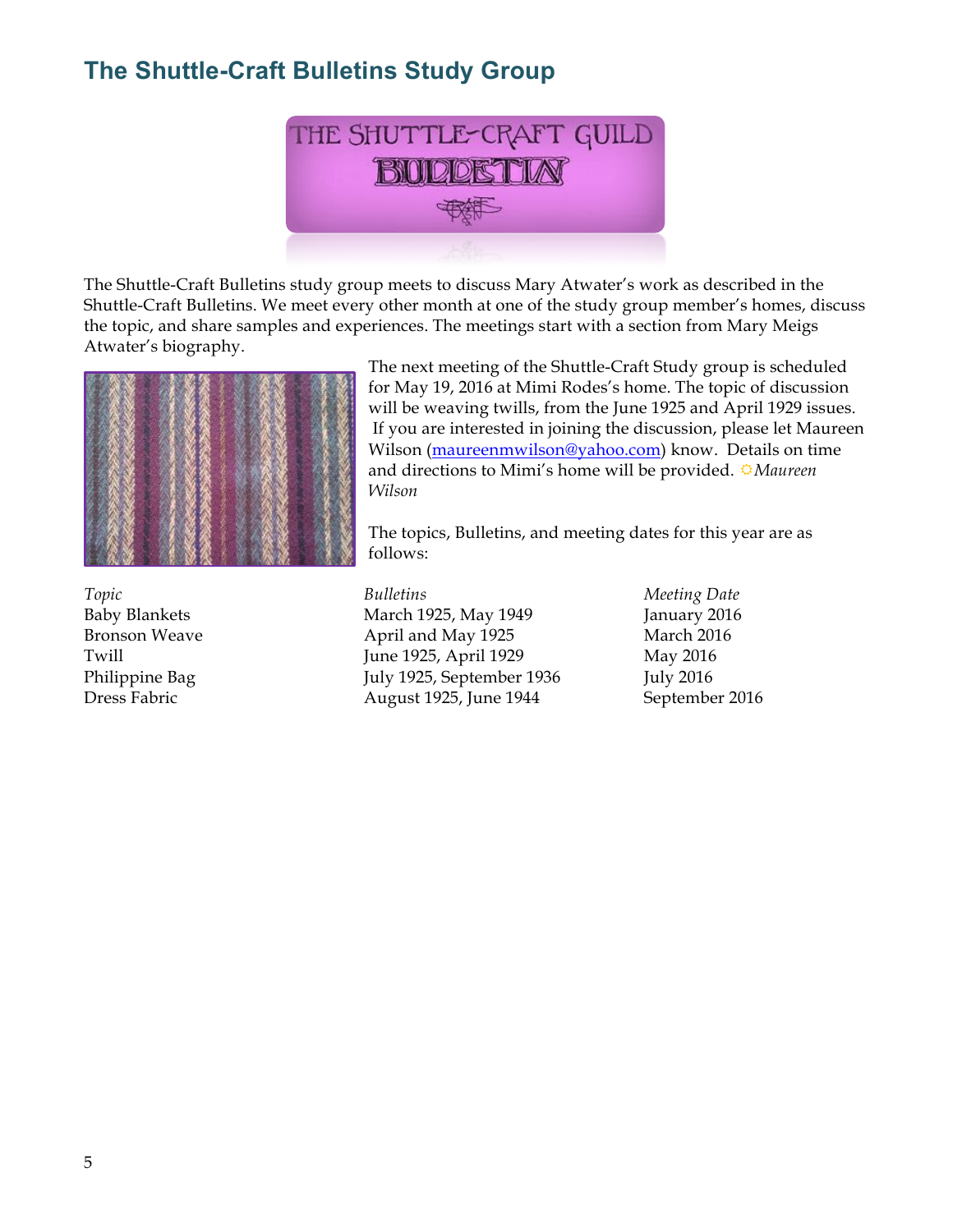## **Shuttle-Craft Bulletin, December 1926 The "Sesqui" Number—or Travels and Textiles**

Mary Meigs Atwater traveled to the Sesqui-Centennial International Exposition in 1926 and wrote up a Bulletin about the trip and the handwoven pieces that she saw there. The Sesqui-Centennial International Exposition was a world's fair in Philadelphia, Pennsylvania, to celebrate the  $150<sup>th</sup>$  anniversary of the signing of the United States Declaration of Independence. The critics called the event the "flop heard round the world; the fair drew a smaller crowd than expected and was not able to cover its expenses.

Mary reported that a short street with replicas of famous ancient houses was the most attractive part of the exhibit. One of the houses, the "Washington" house had examples of handwoven fabrics, including coverlets, rugs, and chairs upholstered in handwoven fabric. Not taken with the upholstery fabric, calling it too modern, she writes about the rugs. One of them woven in Summer & Winter on opposites in two colors, an example of something like it is shown here from the *Weaving for Fun* blog. The rug was done in a cotton roving-like a cotton mop yarn, but Mary recommended a woolen rug yarn for a better effect.

The Spanish exhibit had rugs that also caught her attention, including those woven in a diamond or Russian diaper pattern, with a warp of fine cotton, like a 20/2, set at 40 epi and threaded double. The weft was a wool similar to the weight of Shetland woven in strands of 8 ends. The rug fabric was soft and beautiful, but heavy enough for a good

rug. They were woven with color borders by weaving the top and bottom borders all the way across and weaving the middle section, using three shuttles, one for each border and a third for the center portion. The yarns were dovetailed along the edges of the center and borders. Mary describes this technique in Lesson 3 of the weaving course. These rugs were done in vivid colors of green, red and yellow, or navy blue and purple and red. She drew up these and several other pieces she saw at the exhibit in a beautiful fashion for guild members-see below for one.

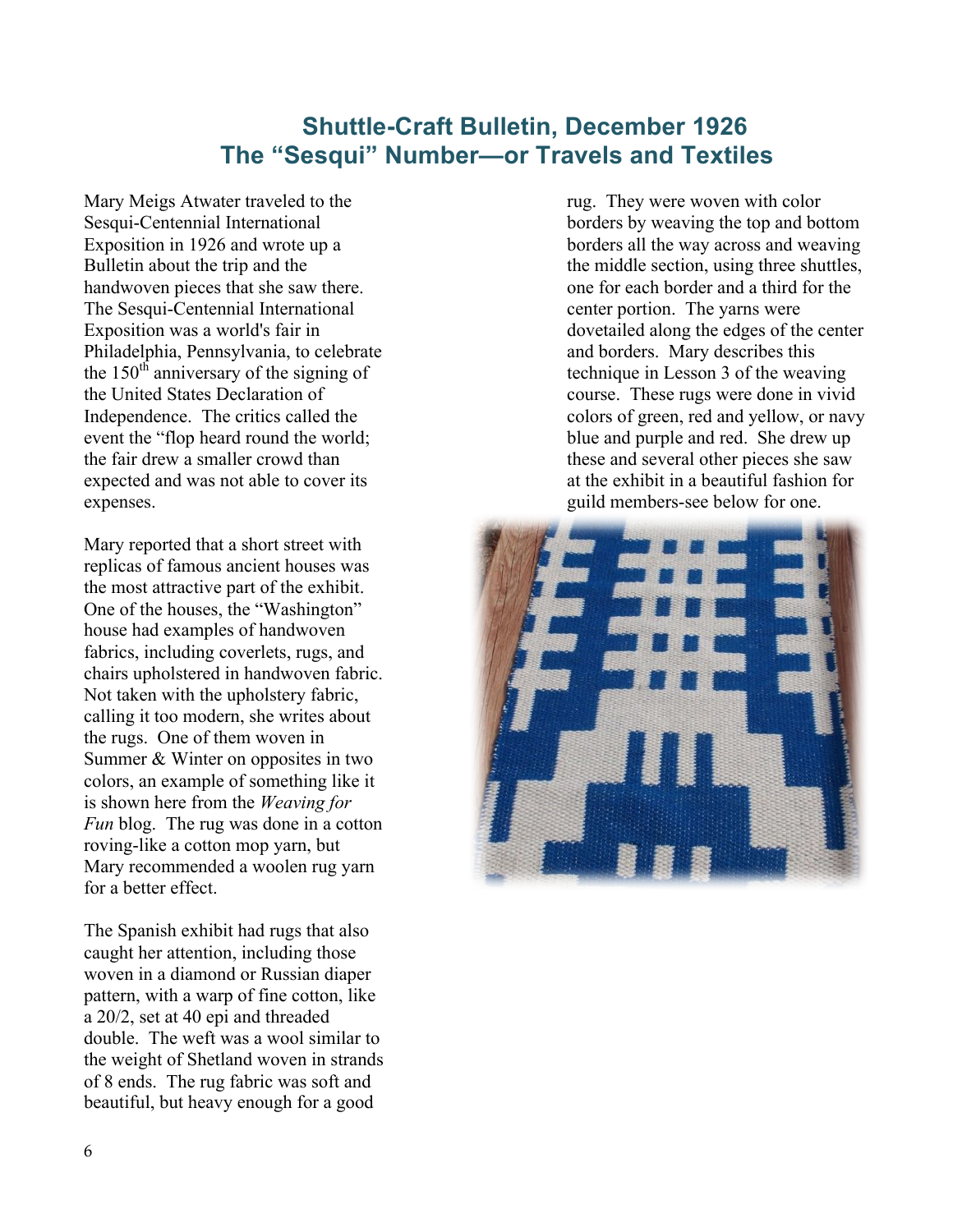Some Spanish Weavings Sesqui-Centennial and 'or Tussian Diaper' threading  $(a)$ Tie-Up Rug in three colors -Warp, a fine white cotton, set-<br>about 40 threads to the inch and threaded double through the freddles. Well a two-ply woolen yain aimilar to<br>"Shelland" - a diand of sight ends be-<br>ing used for politern shots. Doroker all amound in black - center, yellow with<br>otripes of red. A tabby each, way, in the caton, is thrown between shots of well-<br>and between pattern blocks there are also<br>there shots of red wool-single-<br>allows: Trist block (treadle i, four times, in<br>heavy wool with two tabby shots between) Treadle 2, single red; Treadle 4, single red; treadle 3 single red. Second block (treadle 2, Four times, heavy<br>wool, two tabby share between) treadle! fine red; treadle 3, fine red, treadle 4, fine red; etc. etc. the Tabby shots and the shots in the red wood<br>wood shots, in the foody of the rug, go point

All of this reminds me of travels and weaving exhibits. Often I see on the email lists that I subscribe to a request from a member stating "I'm traveling to …., are there any fiber-related exhibits or things to see there?" When I travel, I look for what the local weaving guild is doing for meetings or shows to see in the area. This last spring trip we took to southern California, where I found that the Getty Center (http://www.getty.edu/) had an exhibit,

"Woven Gold, Tapestries of Louis XIV", with a weaver demonstrating the technique on the day we could be there. The tapestries were large enough to cover an entire wall, woven at the Gobelins manufactory or other tapestry centers in Paris in wool, silk and gilt metal and silver wrapped threads, and hung in dimly lit rooms. They were woven from the back, in a sideways direction and rotated to hange. The

weaver demonstrating was Yadin Larochette, the daughter of the tapestry weaver, Jean Peirre Larochette (http://americantapestryalliance.org/exh ibitions/tex\_ata/jean-pierre-larochetteyael-lurie-a-study-in-nationaltreasures/artist-statement/) . She had been weaving since the age of 5. She demonstrated the technique on a student loom built by her father. So, as you travel this summer, look for weavings and textiles, it will make the trip more memorable and inspiring.

R*Maureen Wilson*

## **Upcoming Fiber Events**

*Snake River Fiber Arts Festival* Idaho Falls, Idaho May 20, 21 and 22

*Fiber Train Wool Festival* Nampa, Idaho May 29 to May 30 R*Jill Dahle*